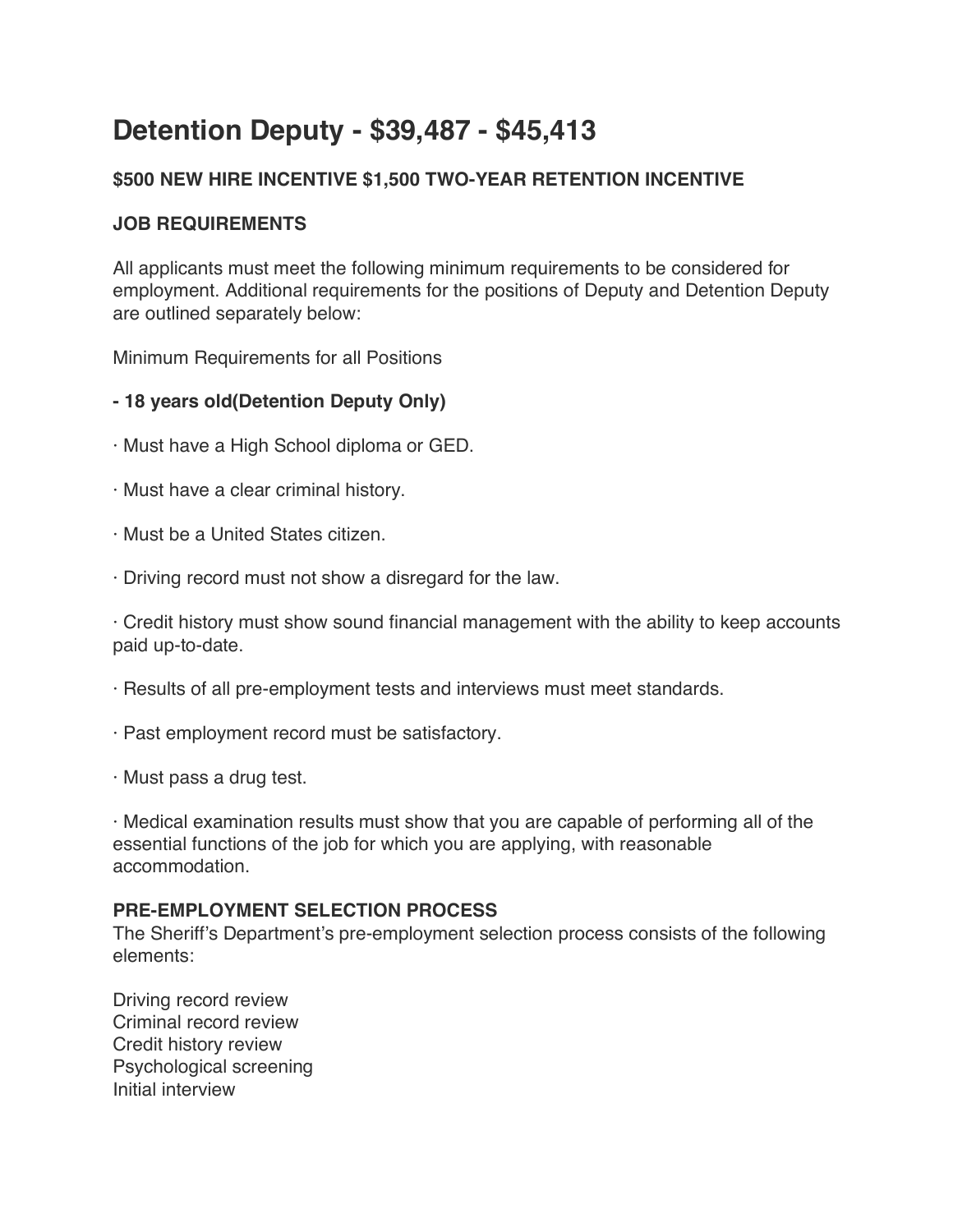Polygraph examination Background investigation Pre-employment physical examination and completion of a health history questionnaire Pre-employment drug test Any other requirement determined necessary by the Sheriff's Department

This process generally takes eight to ten weeks or longer to complete.

Qualified applicants and employees are treated without regard to race, religion, sex, national origin, age, marital status, or disability.

For more information about employment opportunities with the Lexington County Sheriff's Department, contact **our recruiter Sergeant Dan Rusinyak at 803-785- JOIN(5646)**

#### **Job Purpose**

Provides for the safety of staff and inmates and the security of the detention facility; supervises inmate activities, and performs related corrections work as assigned.

#### **Essential Duties and Responsibilities**

 $\blacklozenge$  Maintains the security and safety of the County's detention facility, inmates and staff through implementation of established policies and procedures.

 $\blacklozenge$  Monitors jail access and egress.

♦ Monitors security cameras, alarm systems, automated locking systems and other specialized security equipment.

♦ Patrols facility to ensure security; inspects locking and security devices and doors for proper working condition.

 $\blacklozenge$  Processes and books inmates; searches, photographs and fingerprints inmates; secures inmates' property and issues clothing and supplies; establishes inmate records and accounts; completes medical screenings; receives and processes inmates for weekend sentences; escorts inmates to proper housing locations.

 $\blacklozenge$  Performs initial classification of all new arrivals; conducts NCIC background checks on new inmates.

 $\blacklozenge$  Supervises meals, visitation, recreation and exercise, telephone privileges, counseling, court visits, movement within the facility, and medical attention; conducts head counts regularly.

 $\blacklozenge$  Maintains key and tool control.

 $\blacklozenge$  Supervises inmate workers.

 $\blacklozenge$  Ensures that inmates are provided with appropriate sanitary conditions, clothing and supplies; administers First Aid and/or CPR as required.

♦ Routinely searches inmates, cells, kitchen and other inmate-accessible areas for contraband and other safety and security hazards.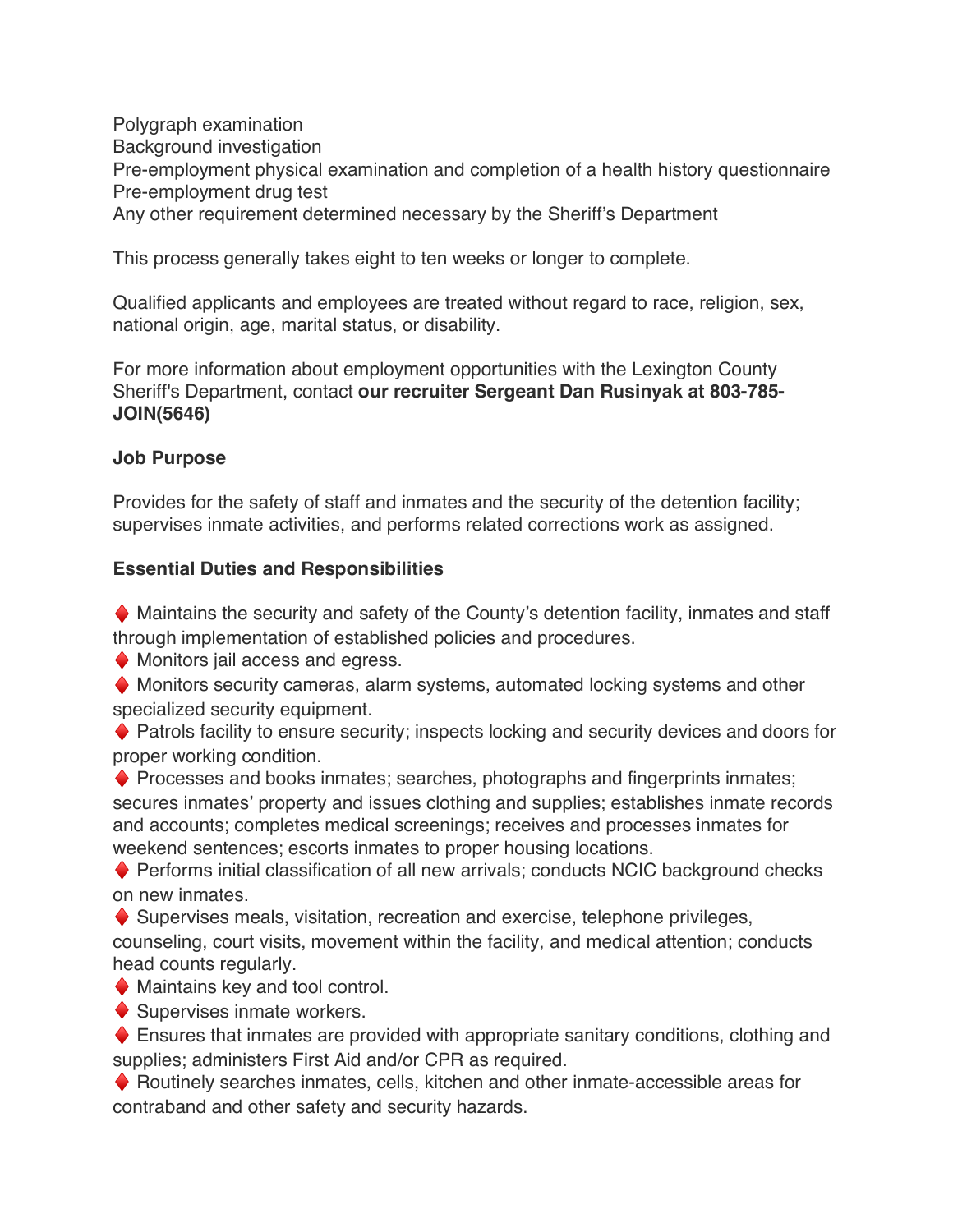♦ Observes and maintains orderly conduct among inmate population; subdues unruly or violent individuals; responds to emergency situations on jail property; investigates incidents, crimes, disputes, abuse of drugs, etc., among inmates.

# **Job Specifications and Qualifications**

Knowledge:

 $\blacklozenge$  Methods, organization, and operation of a County detention facility;

♦ Structure, functions, and inter-relationships of state and local law enforcement agencies and detention facilities;

◆ Enforcement procedures;

 $\blacklozenge$  Methods of detention and incarceration;

♦ Firearms, restraining devices, automotive, radio, and other law enforcement and security equipment;

♦ State and federal law, departmental and county policies, and state and federal standards pertaining to corrections.

Skills:

◆ Comprehending, interpreting, and applying regulations, laws, and detention methods and techniques;

♦ Written and verbal communication via in-person, phone, and email contact;

♦ Utilizing taser equipment and restraining devices;

♦ Reacting calmly in emergency and stressful situations.

Education/Experience:

♦ High School diploma or equivalent, with no experience required.

Licensing and Certifications:

- ♦ Class II Basic Jail Certification from the South Carolina Criminal Justice Academy;
- ♦ Valid South Carolina Driver's License;

◆ CPR and First Aid certifications.

# **Working Conditions / Physical Requirements:**

 $\blacklozenge$  Exerting up to 100 pounds of force occasionally, up to 50 pounds of force frequently, and/or up to 20 pounds of force constantly having to move objects.

♦ Positions in this class typically require fingering, talking, hearing, seeing, grasping, standing, walking, repetitive motions, stooping, kneeling, crouching, reaching, climbing, balancing, pushing, pulling, and lifting.

♦ Positions in this class may be exposed to moving mechanical parts, odors, dusts, poor ventilation, chemicals, oils, extreme temperatures, inadequate lighting, intense noises, gases, workspace restrictions, and vibrations.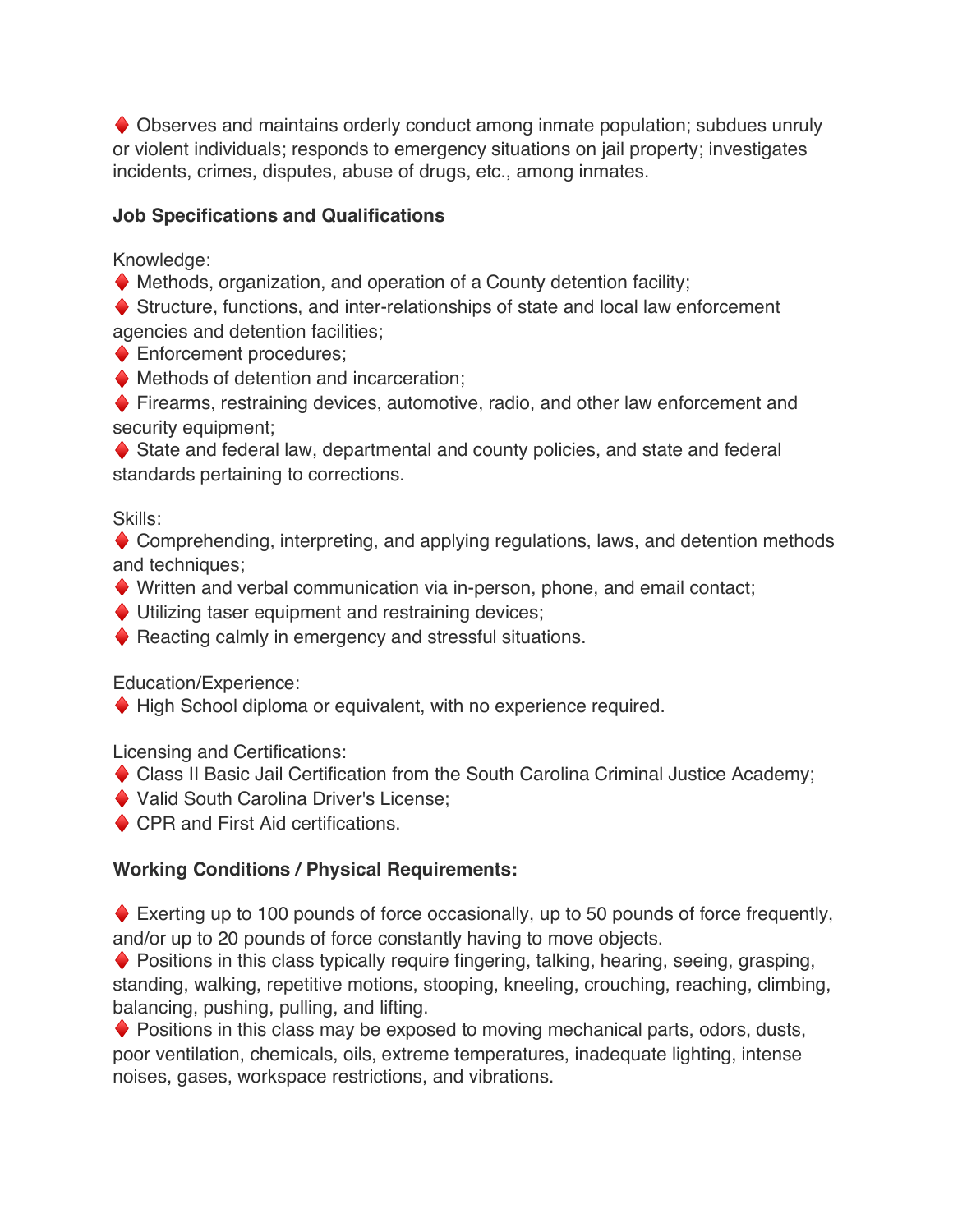### **Application Process:**

All applicants must complete a Lexington County Sheriff's Department application. Applications can be obtained at the front lobby of the Sheriff's Department located at 521 Gibson Road, Lexington, South Carolina; at the South Carolina Department of Employment and Workforce (SC Works) office located at 671 Main Street, West Columbia, SC 29170; or visiting our website at **www.joinLCSD.com (online application available)**

Please complete the application accurately and completely, especially concerning past employers and reference information (giving FULL addresses, telephone numbers, etc.). Questionnaires may be mailed to any references, current and past employers you indicate in your application, therefore, correct mailing addresses are critical. The Department accepts applications on a continual basis. Completed applications can be turned in at the front desk of the Sheriff's Department, which is open 24 hours a day, or to the above listed SC Works location, from 8:30 a.m. through 5:00 p.m. Monday through Friday. Completed applications may also be mailed to the Department at the following address:

Lexington County Sheriff's Department Attn: Human Resources Division PO Box 639 Lexington, SC 29072

### **The following documents are required in order for your application to be processed:**

- · Copy of Birth Certificate
- · Copy of Social Security Card
- · Copy of High School Diploma or GED
- · Copy of a valid S.C. Driver's License

· Certified ten-year driving record (You must provide a copy of your driving record from every state you have been licensed to drive within the past ten years.)

· Credit report (This can be obtained from companies such as Equifax, Experian, etc. These are listed in the yellow pages of the phone directory under "Credit Reporting Agencies" and also at the bottom of this page.)

· Copy of form DD-214 (if a Veteran)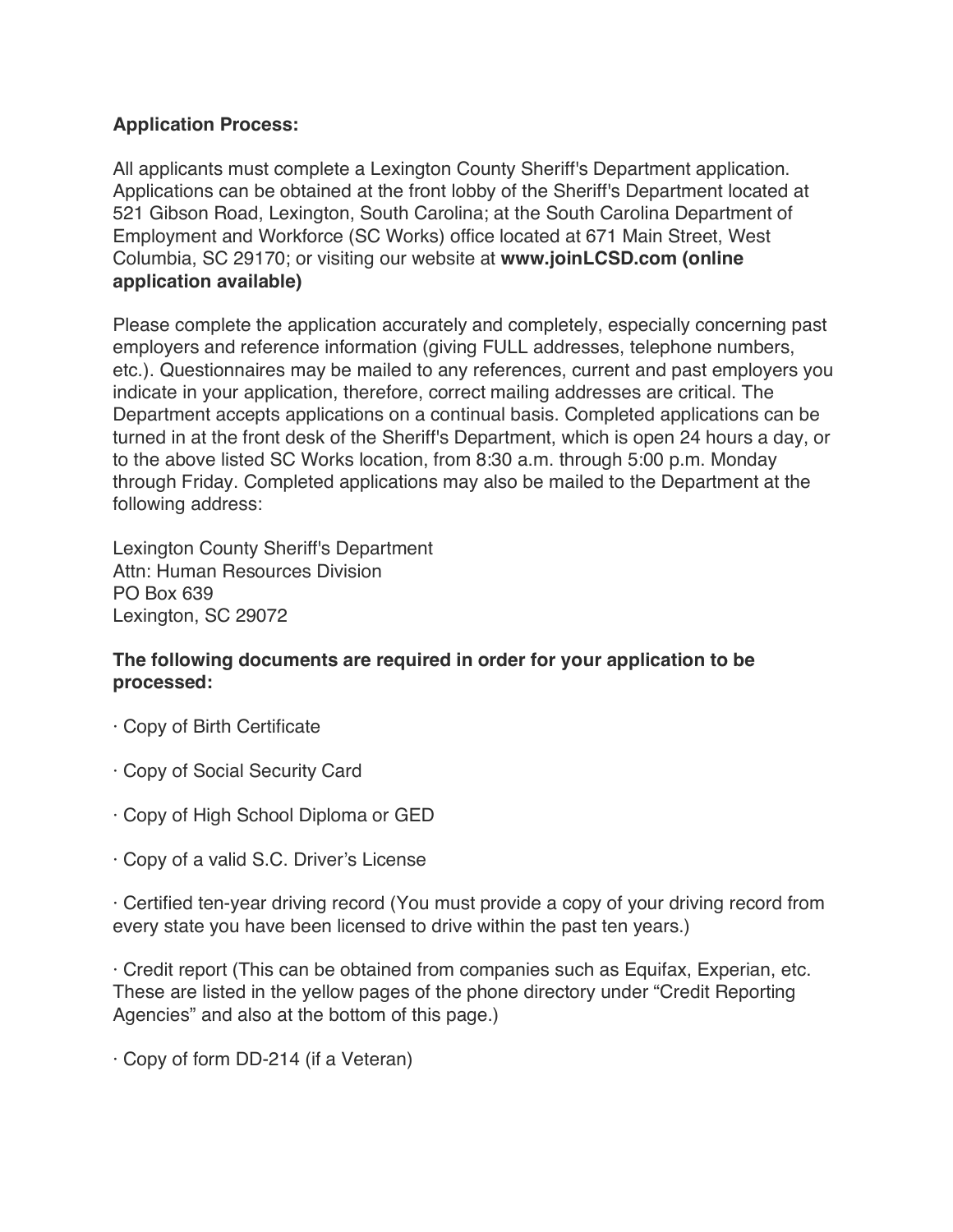· Copies of other documents which may be applicable to employment (i.e. Certifications, training documents, diplomas, etc.)

You will be contacted within several weeks of the submission of your application. If your application is satisfactory, you will be given a date and time to attend applicant testing. Following testing, applicants are placed in an applicant pool along with others who have successfully completed the applicant process to that point. The most qualified applicants are then chosen to continue in the process. If rejected, an applicant may reapply one year after being turned down for employment. Major Credit Reporting Agencies Equifax (www.equifax.com or 1-800-685-1111) Experian (www.experian.com or 1-888-397-3742) TransUnion (www.transunion.com or 1-800-888-4213)'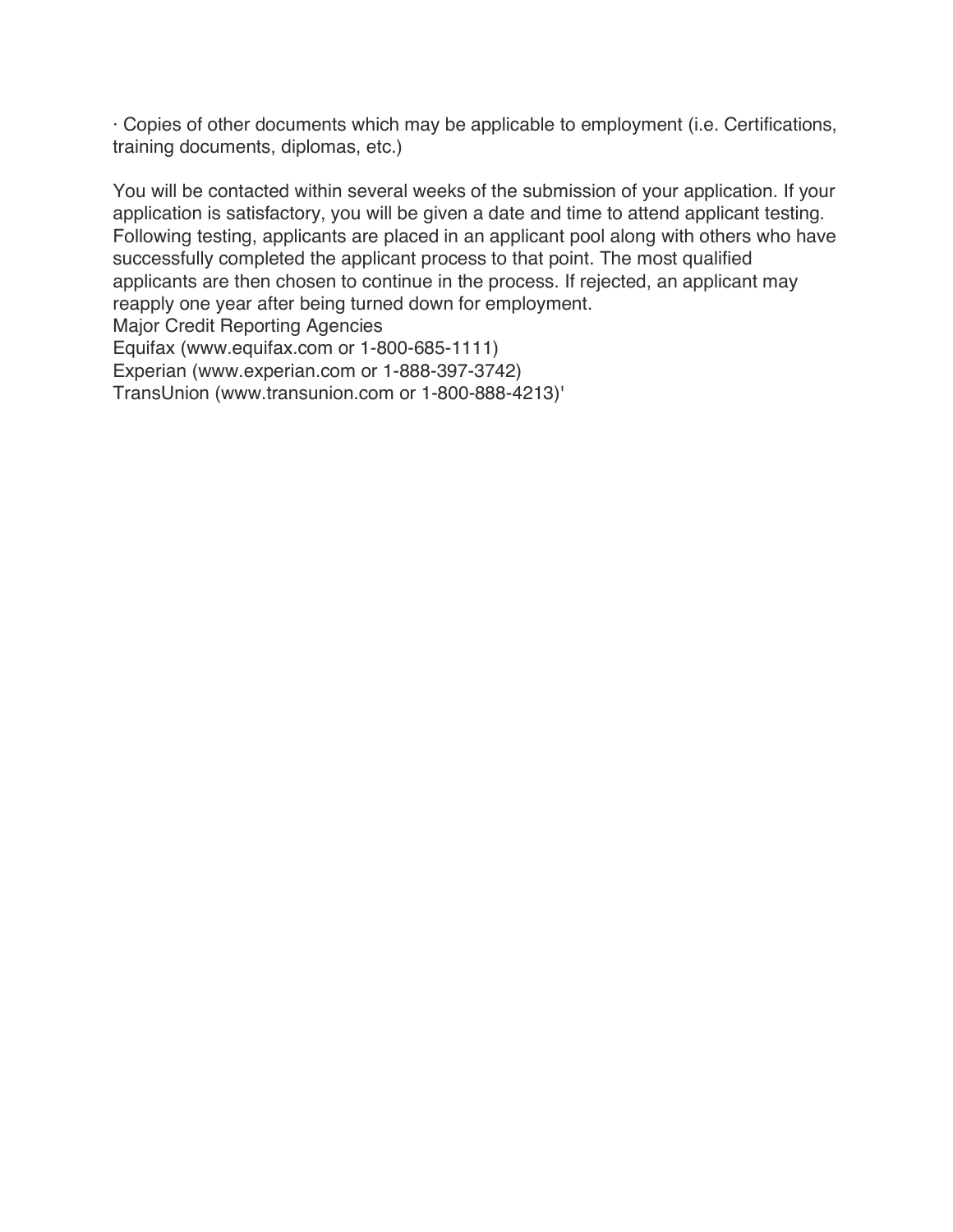# **Patrol Deputy -\$39,487 - \$45,413**

# **\$500 NEW HIRE INCENTIVE \$1,500 TWO-YEAR RETENTION INCENTIVE**

# **JOB REQUIREMENTS**

All applicants must meet the following minimum requirements to be considered for employment. Additional requirements for the positions of Deputy are outlined separately below:

Minimum Requirements for all Positions

- Must have a High School diploma or GED.
- Must have a clear criminal history.
- Must be a United States citizen.
- Driving record must not show a disregard for the law.
- Credit history must show sound financial management with the ability to keep accounts paid up-to-date.
- Results of all pre-employment tests and interviews must meet standards.
- Past employment record must be satisfactory.
- Must pass a drug test.
- Medical examination results must show that you are capable of performing all of the essential functions of the job for which you are applying, with reasonable accommodation.

Additional Requirements for Deputy

- Must be at least 21 years-of-age, and, MEET AT LEASTONE OF THE FOLLOWING CRITERIA:
- Must already be certified by the South Carolina Criminal Justice Academy (LE Class 1),
- Must possess college degree (Associates or higher),
- Must be a certified law enforcement officer from another state,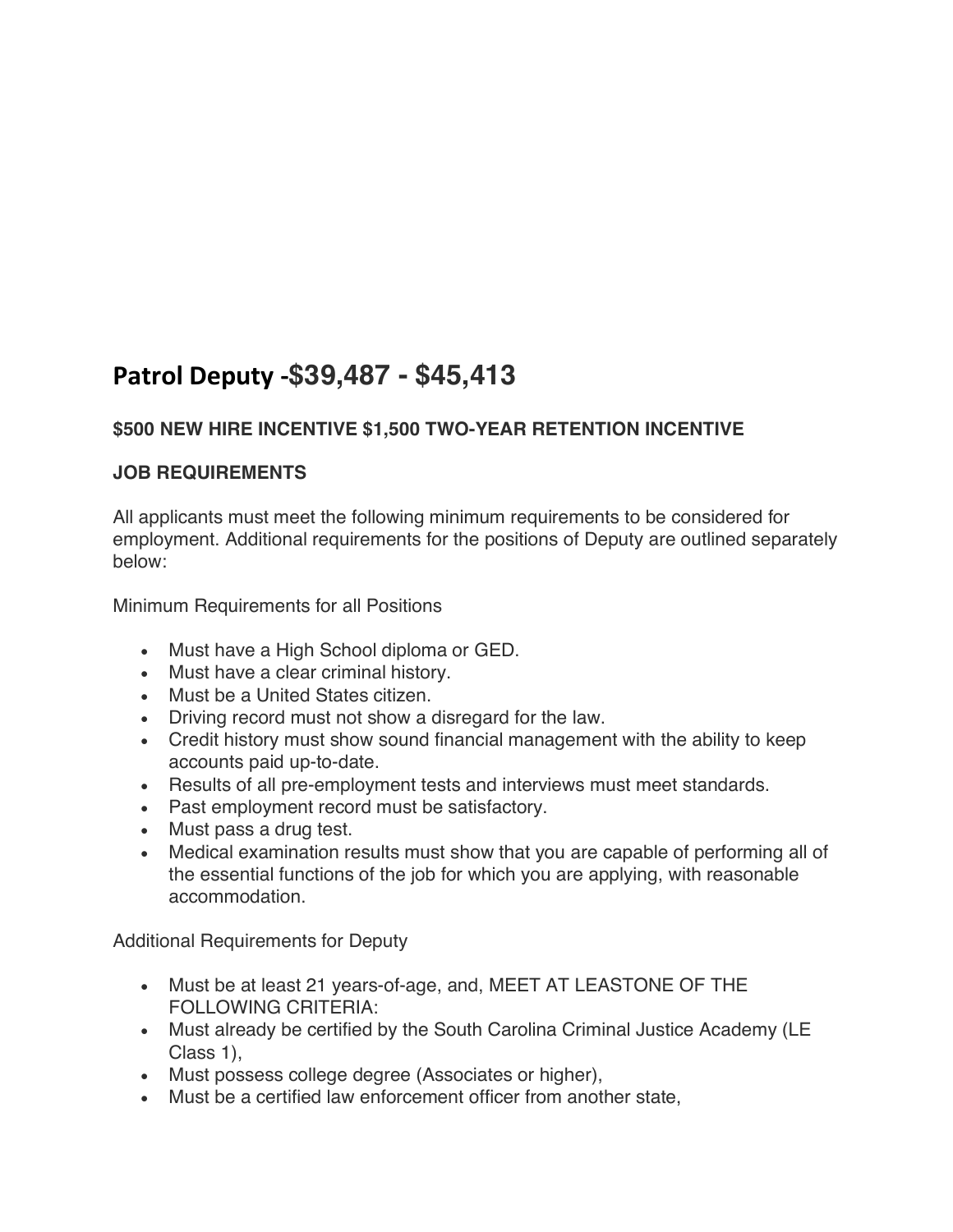• Must have at least two years of honorable Military experience.

### **PRE-EMPLOYMENT SELECTION PROCESS**

The Sheriff's Department's pre-employment selection process consists of the following elements:

Driving record review Criminal record review Credit history review Psychological screening Initial interview Polygraph examination Background investigation Pre-employment physical examination and completion of a health history questionnaire Pre-employment drug test Any other requirement determined necessary by the Sheriff's Department

This process generally takes eight to ten weeks or longer to complete.

Qualified applicants and employees are treated without regard to race, religion, sex, national origin, age, marital status, or disability.

For more information about employment opportunities with the Lexington County Sheriff's Department, contact our **recruiter Sergeant Dan Rusinyak at 803-785- JOIN(5646)**

### **Job Purpose**

Performs assigned duties of the position for the County and responds to calls for service; enforces all local, federal and state laws relating to public safety and welfare. Works under stressful, high-risk conditions.

### **Essential Duties and Responsibilities**

 $\blacklozenge$  Enforces all local, federal and state laws relating to public safety and welfare; performs all duties in compliance with applicable policies, procedures, laws, regulations and standards of safety.

 $\blacklozenge$  Performs routine patrol duties, including but not limited to patrolling assigned areas of the County, responding to emergency calls and/or public calls for assistance, maintaining order and public safety, apprehending and arresting law violators and criminal suspects, issuing traffic citations/summonses, transporting prisoners and mental patients.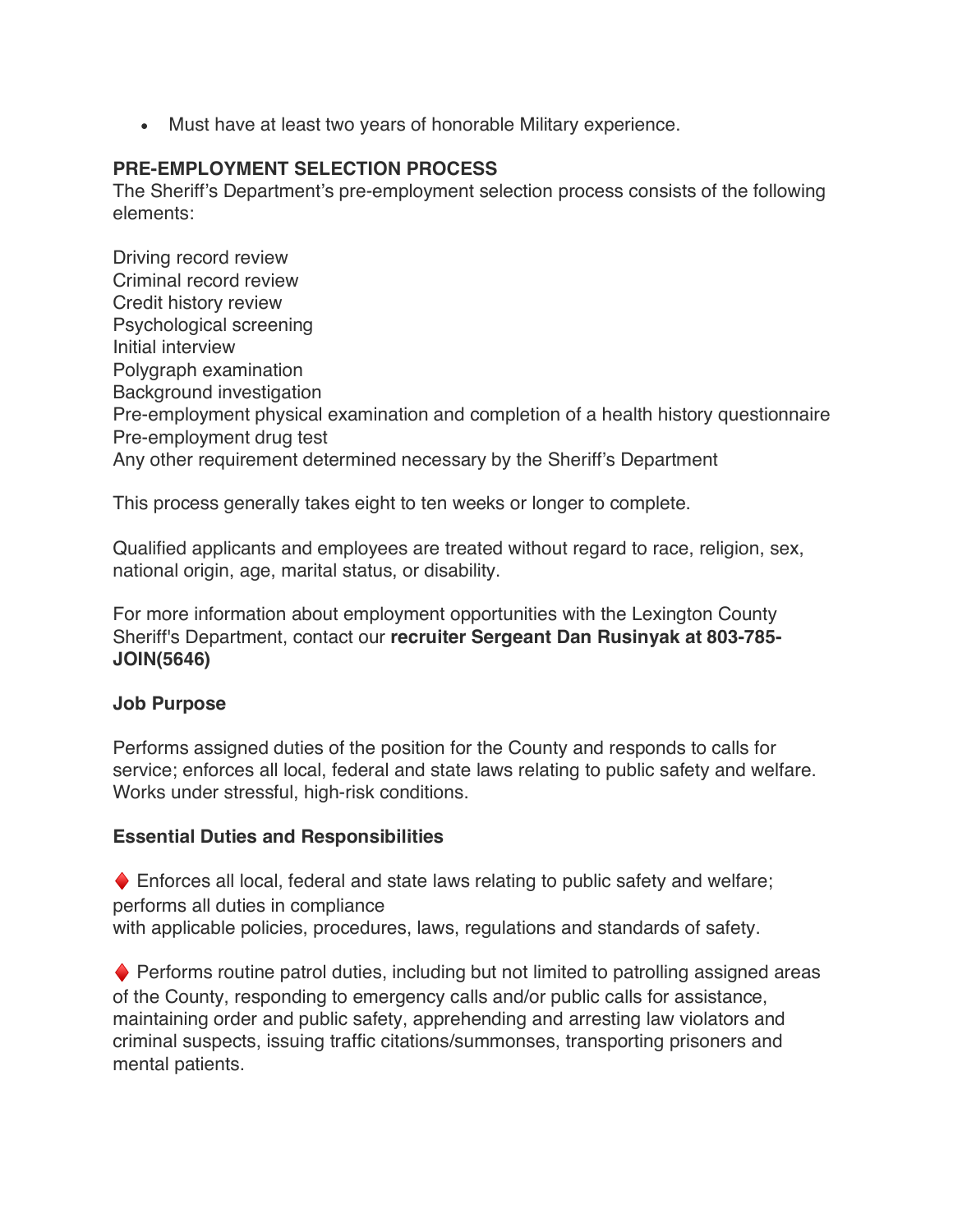$\blacklozenge$  Assists with criminal investigations. Interviews witnesses, complainants and victims; gathers physical evidence and preserves it for court; provides case follow-up as needed.

 $\blacklozenge$  Prepares cases for prosecution; provides court testimony as necessary.

 $\blacklozenge$  Participates in special operations as assigned.

 $\blacklozenge$  Provides courtroom security as assigned.

 $\blacklozenge$  Maintains assigned equipment and vehicles.

♦ Participates in public relations efforts as necessary to maintain a cooperative and positive relationship between the Sheriff's Office and the community.

 $\blacklozenge$  Attends periodic training sessions; maintains required level of proficiency in the use of firearms.

♦ Prepares various documents including incident reports, accident reports, investigative reports, pursuit reports, warrants, subpoenas, and case documentation.

 $\blacklozenge$  Refers to policy and procedure manuals, codes, regulations, laws, maps, statutes, and training manuals.

♦ Operates/uses a variety of police equipment, which may include a police vehicle, firearms, Datamaster, radar; operates various types of office equipment, machinery and tools in the performance of duties such as a computer, printer, adding machine, radio equipment, telephones, tape recorder, fax machine, copier.

### **Supplemental Functions**

 $\blacklozenge$  Performs other similar duties as required.

Job Specifications and Qualifications

Knowledge:

♦ Policies, procedures and methods of the Sheriff's Department;

♦ Structure, functions and inter-relationships of state and local law enforcement agencies;

- ♦ Up-to-date law enforcement procedures;
- ♦ Firearms, automotive, radio and other law enforcement equipment;
- $\blacklozenge$  Legal rights of accused persons and law enforcement;
- $\blacklozenge$  Criminal behavior and methods of operation: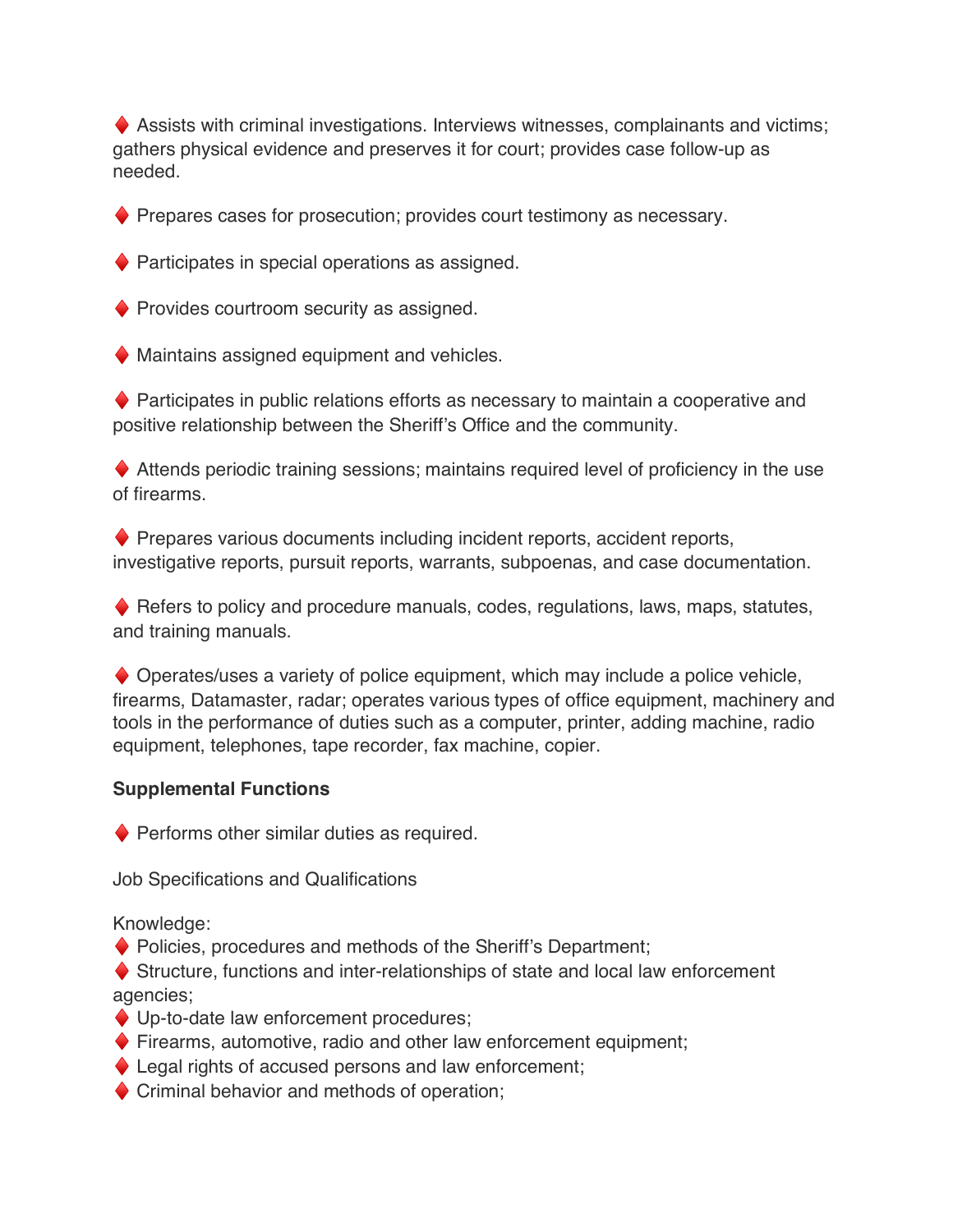♦ Civil process;

♦ Other County departments to communicate with their representatives as necessary in carrying out duties and responsibilities;

 $\blacklozenge$  Layout of local roads and of the locations and characteristics of the various

neighborhoods; ♦ Standard tools, materials and practices of the trade;

♦ Occupational hazards and safety precautions of the trade.

Skills:

 $\blacklozenge$  Operation and care of firearms;

♦ Comprehension, interpretation and application of regulations, procedures and related information;

♦ Basic mathematics;

 $\blacklozenge$  Reacting quickly to emergency situations;

♦ Written and verbal communication via in-person, phone and email contact.

Education/Experience:

♦ High School diploma or equivalent, with no experience required.

Licensing and Certifications:

♦ Valid South Carolina Driver's License;

♦ Class I Law Enforcement Certification from the South Carolina Criminal Justice Academy

### **Working Conditions / Physical Requirements:**

 $\blacklozenge$  Exerting up to 100 pounds of force occasionally, up to 50 pounds of force frequently, and/or up to 20 pounds of force constantly having to move objects.

 $\blacklozenge$  Positions in this class typically require talking, hearing, seeing, fingering, grasping, standing, walking, repetitive motions, stooping, kneeling, crouching, reaching, climbing, balancing, pushing, pulling, and lifting. Positions in this class may be exposed to moving mechanical parts, odors, dusts, poor ventilation, chemicals, oils, extreme temperatures, inadequate lighting, intense noises, gases, workspace restrictions, and vibrations.

### **Application Process:**

All applicants must complete a Lexington County Sheriff's Department application. Applications can be obtained at the front lobby of the Sheriff's Department located at 521 Gibson Road, Lexington, South Carolina; at the South Carolina Department of Employment and Workforce (SC Works) office located at 671 Main Street, West Columbia, SC 29170; or visiting our website at **www.joinLCSD.com**